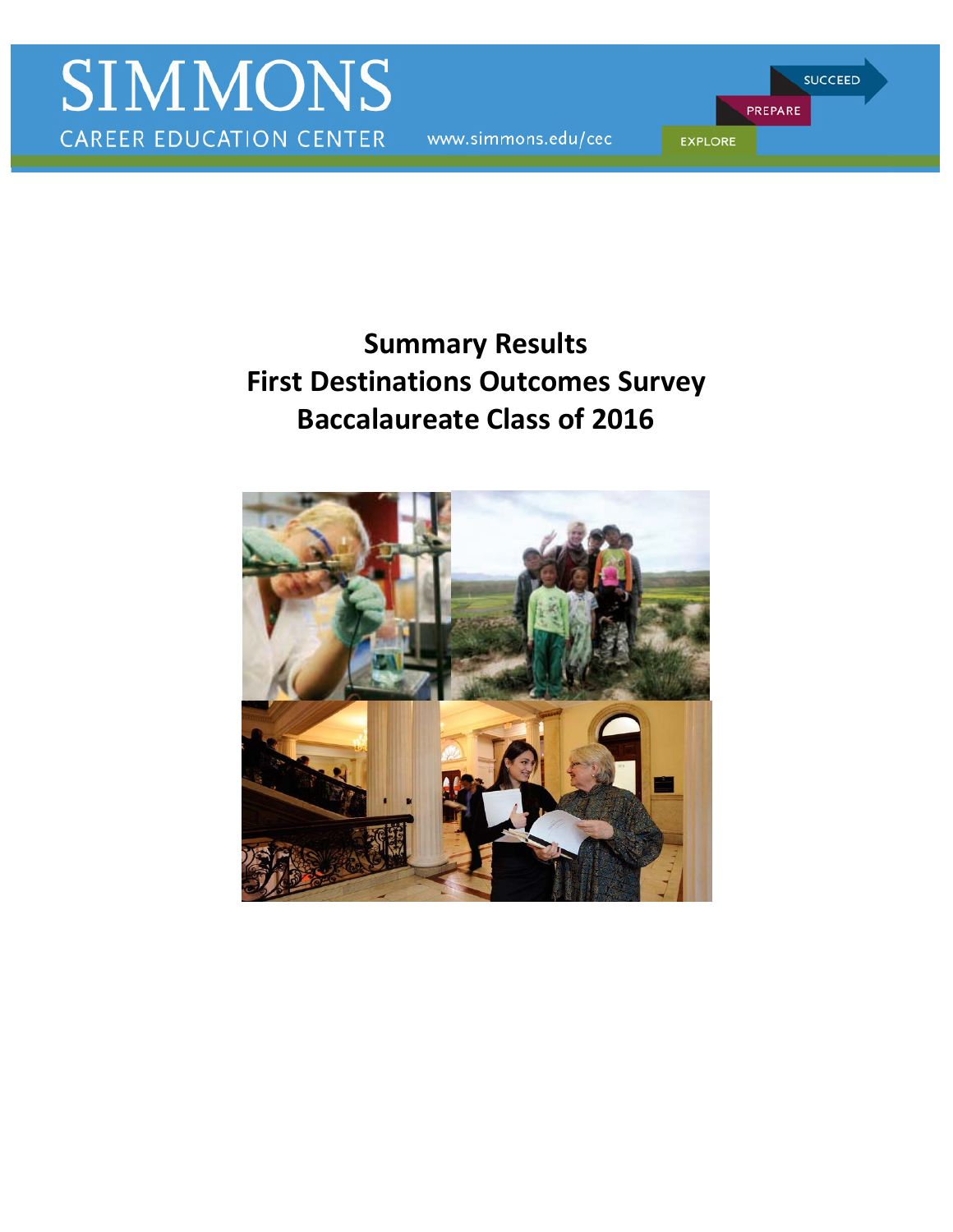conducted in the 2015-2016 time period for the Class of 2016. The following is a summary of the Each year Simmons College surveys alumnae from the previous year's graduating baccalaureate class to determine their employment and/or further education status. The most recent survey was results from that survey:

# **KNOWLEDGE RATE**

| Knowledge Rate (% for whom data obtained): | 74%                                  |
|--------------------------------------------|--------------------------------------|
| <b>Total No. of Graduates Surveyed:</b>    | 474                                  |
| <b>Total No. for Whom Data Obtained:</b>   | 349                                  |
| No. of Cohorts Surveyed:                   | 4 (Aug & Oct, 2015; Jan & May, 2016) |

# **Largest Departments and Knowledge Rate:**

| <b>Department</b>   | <b>Rank</b>   | <b>Total Grads</b> | <b>Knowledge Rate</b> |
|---------------------|---------------|--------------------|-----------------------|
| <b>Nursing</b>      | 1             | 159                | 67%                   |
| <b>Biology</b>      | $\mathcal{P}$ | 61                 | 75%                   |
| PT/Exercise Science | 3             | 47                 | 89%                   |
| Communications      | 4             | 35                 | 83%                   |
| Management          |               | 34                 | 85%                   |

# **CAREER OUTCOMES**

| <b>Career Outcomes Rate (FT+PT):</b>               | 91%    |
|----------------------------------------------------|--------|
| <b>Employed Full-Time:</b>                         | 56%    |
| <b>Engaged in Military or Volunteer Service:</b>   | $<$ 2% |
| <b>Enrolled/Enrolling in Continuing Education:</b> | 22%    |
| <b>Full-time Rate (sub-total):</b>                 | 79%    |

 **Seeking Employment:** 7% **Employed Part-Time (temp, internship, etc.):** 12%

| Other: | 2%                 |
|--------|--------------------|
|        | (sub-total) 9%     |
|        | <b>TOTAL: 100%</b> |

# **EMPLOYMENT** (all data for those employed full-time)

# **Top Fields of Employment:**

| 1. Health Care        | 58% | 4. Technology              | 5% |
|-----------------------|-----|----------------------------|----|
| 2. Business & Finance | 7%  | 5. Human & Social Services | 4% |
| 2. Sciences           | 7%  |                            |    |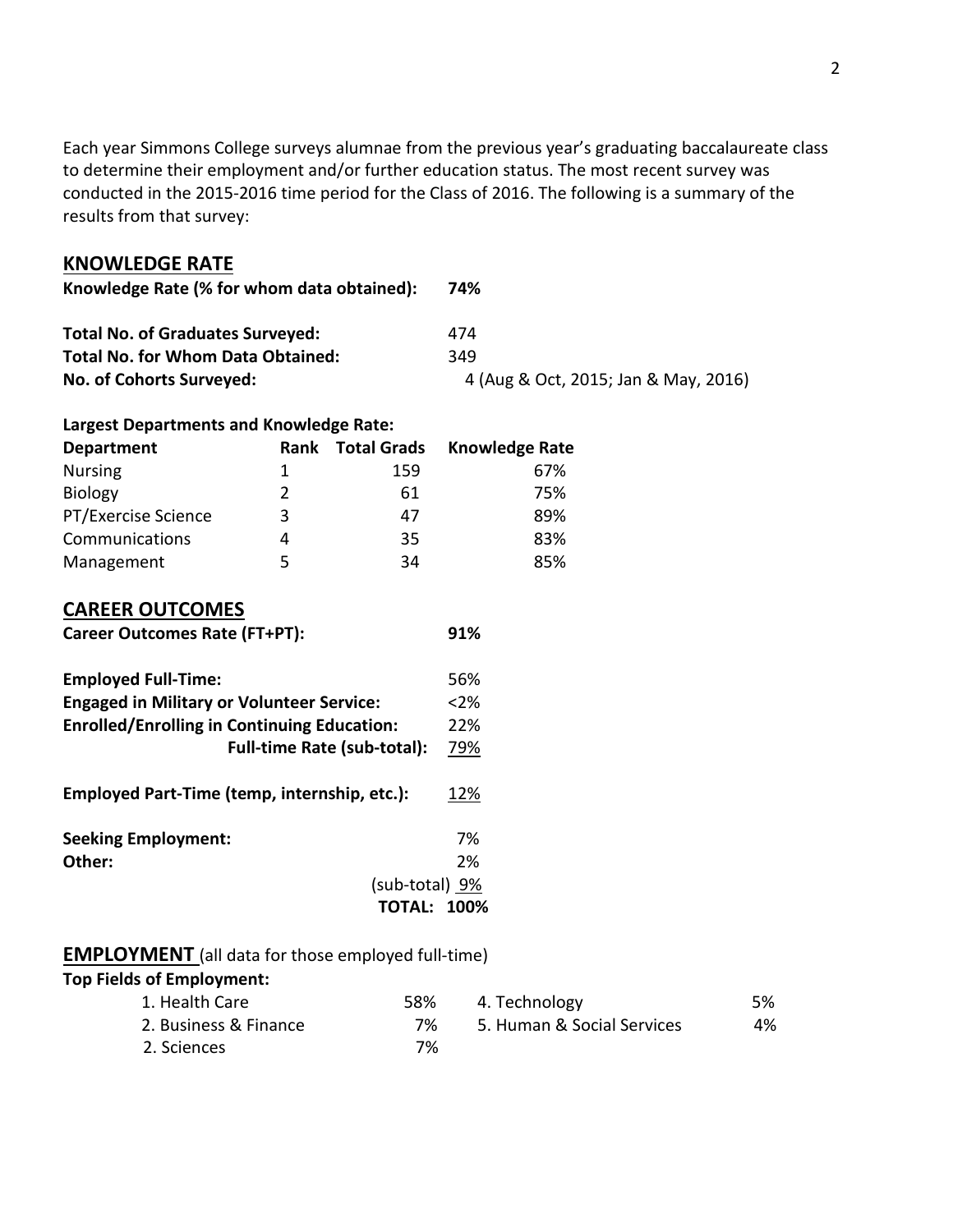#### **Top Employers:**

More than two hires:

- Beth Israel Deaconess Medical Center
- Boston Children's Hospital
- Brigham & Women's Hospital
- Eliot Hospital
- Franciscan Children's Hospital
- Lahey Hospital
- Massachusetts General Hospital
- Spaulding Rehabilitation Hospital

#### **Selected Other Employers:**

- Boston Digital Productions
- Brainlab
- Bridgewater Veterinary Clinic
- Brown Brothers Harriman
- Castle Group
- Dell/EMC
- Fidelity Investments
- Hitachi
- HubSpot
- Institute at the Golden Gate
- Liberty Mutual
- MEDITECH
- MFS Investment Management

#### **Relation to Major:**

• Very Related/Somewhat Related 84%

#### **Length of Job Search:**

- 1. By graduation 12%
- 2. Within 3 months of graduation 48%
- 3. 3-6 months after graduation 35%
- 4. Over 6 months after graduation 5%

#### **Method of Finding Job:**

- 1. Internet job site 36%
- 2. Networking 20%
- 3. Direct employer contact 17%
- 4. Internship/clinical placement 12%

• Tufts Medical Center

Two hires each (selected):

- Dartmouth Hitchcock Medical Center
- McLean Hospital
- VA Medical Center Boston
- Walt Disney World
- Wellington Management
- Mitre
- Northeast Bank
- Partners Healthcare
- PeopleFit
- Procter & Gamble
- Staples
- Travelers Insurance
- TripAdvisor
- Tri-Town Community Action
- Vanderbilt University Medical Center
- Wayfair
- Wyss Institute at Harvard University
- Yale New Haven Hospital